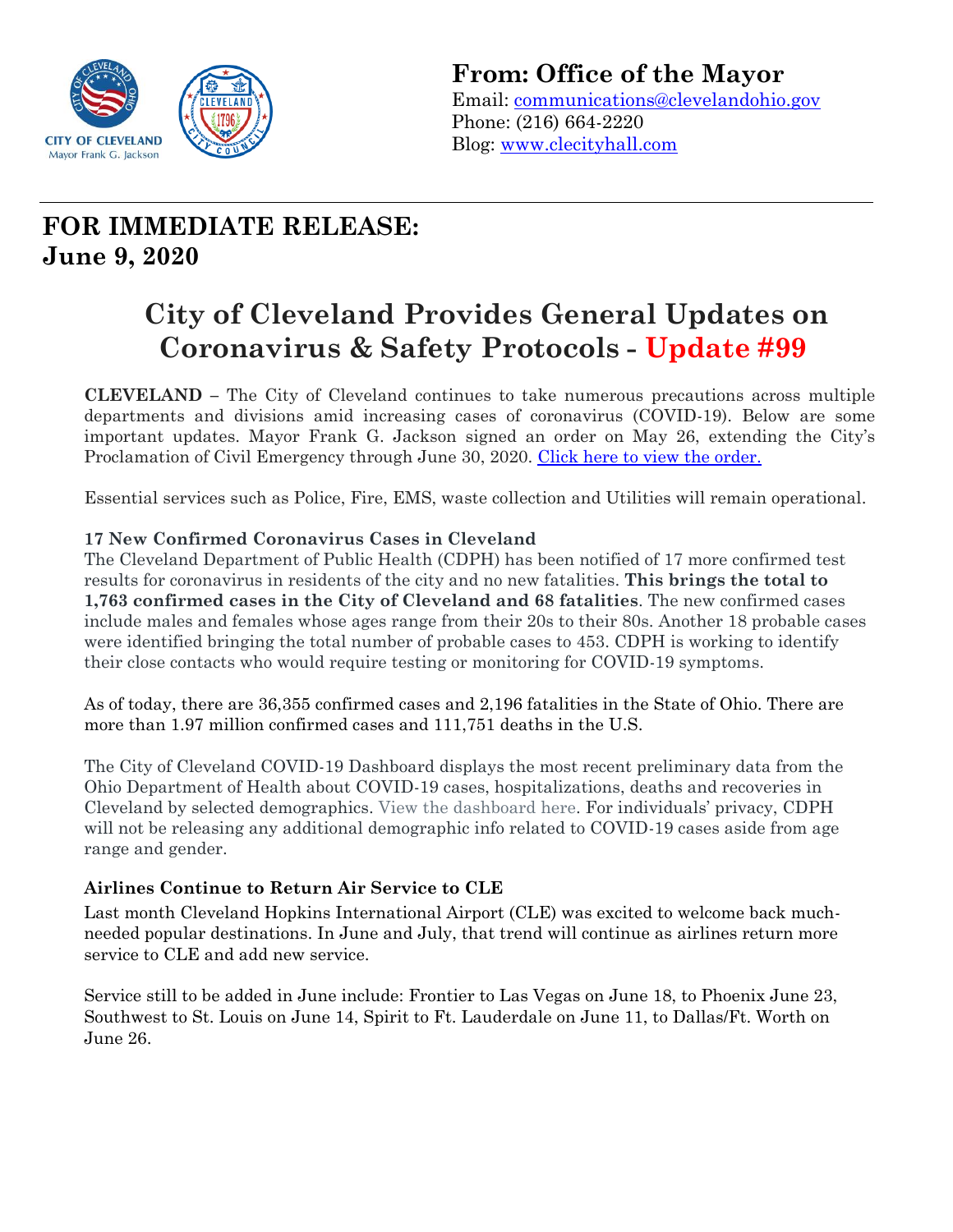July reinstatements include: American to New York (LGA) on July 7, Spirit to Las Vegas, Los Angeles and Tampa on July 1, Boston and New Orleans on July 2, United to Los Angeles and San Francisco on July 5, Denver, Houston and Orlando on July 6.

With major Orlando attractions re-opening, CLE will offer significantly increased nonstop service to the Orlando area which is traditionally Cleveland's top market. Nonstop flights will operate to both Orlando (MCO) by Frontier, Spirit, United and to Orlando Sanford (SFB) by Allegiant. Frontier and Spirit will both fly Orlando (MCO) twice daily nonstop.

Spirit has also announced their first ever launch of CLE to Newark service on July 1.

"Our airline partners continue to show their confidence in the Cleveland market by returning service for our guests," said Airport Director Robert Kennedy. "Spirit adding service they did not have before speaks volumes to the strength of Cleveland."

Passengers have been responding to the added service. After experiencing the lowest daily throughput on April  $21^{st}$  of 314 outbound passengers, CLE had over 3,700 outbound passengers last Friday. While the numbers are still fluctuating, CLE continues to turn the corner and passenger numbers are slowly climbing and along with it the hopes that the worst is behind us. The COVID-19 pandemic is an unprecedented, devastating factor to global, national and local health and economic vitality. The travel industry has been hit especially hard with enormous demand reductions due to stay at home orders and fears of contracting the virus. Air service is subject to change based on demand.

## **Resurfacing Announced for Ward 5**

During the week of June 15, 2020 Residential Resurfacing will begin in Ward 5. Advance notice signs will be posted to advise the public of road improvements. The following streets will be resurfaced and completed by the end of July 2020.

- East 57th Street (Lufkin Avenue to Drake Avenue)
- East 61st Street (Francis Avenue to Bellford Avenue)
- East 61st Street (Quincy Avenue to Scovill Avenue)
- McBride Avenue (East 49th Street to Broadway Avenue)
- Frazee Avenue (East 49<sup>th</sup> Street to Dolloff Road)
- Anson Avenue (East 49th Street & Dolloff Road)
- Cable Avenue (Broadway Avenue to Adolpha Avenue)

One lane of traffic will be maintained for local traffic for the duration of each project and no detours are expected. Access to all businesses, residences and side streets will be maintained during construction. On-street parking will not be allowed during construction.

## **2020 Road Resurfacing Project Description:**

- This work represents an investment of \$12 million in the City's Residential Roadways.
- With the completion of the Pavement Management Study in 2017 and the continued evaluation of the City's roadway network, the City has a grading system that allows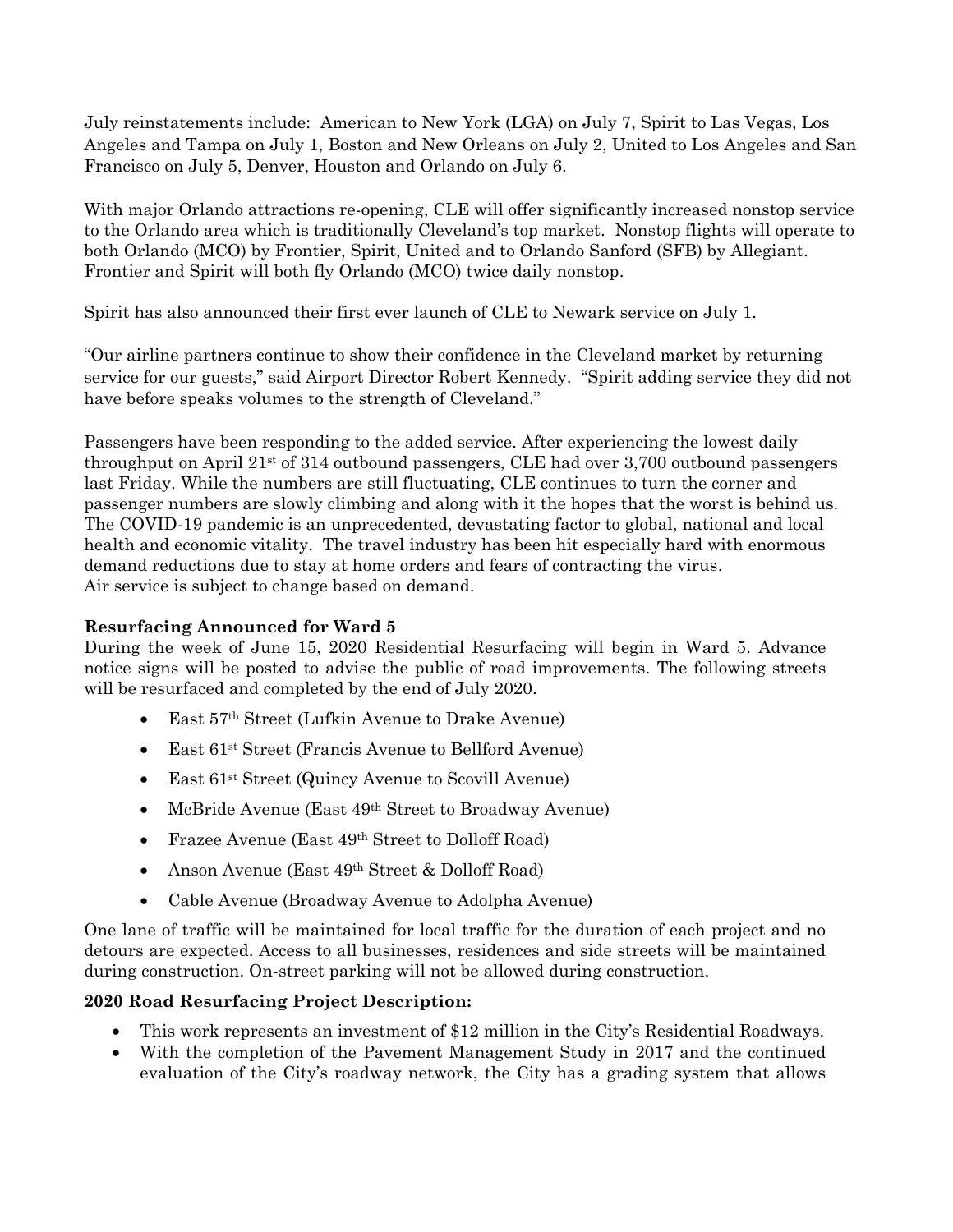streets in the greatest need of resurfacing to be selected for repair. The City is using the 'worst first' approaches for road resurfacing.

- The City estimates it will resurface approximately 91 residential streets in 2020.
- The City will also be using the 'fix-it-first" approach to restore a high pavement condition rating to streets that are in fair condition.
- The City estimates it will employ this method on 13 residential streets.

Questions? Contact City Administrative Manager, Cherita Anglen at (216) 420-7605.

### **Pipeline Infrastructure Improvement Update in Wards 11 & 14**

On Monday, June 22, 2020, Dominion Energy Ohio's gas pipeline infrastructure replacement project will begin on the following streets:

- West 98th Street From Walford Avenue to Almira Avenue
- West 97th Street From Walford Avenue to Almira Avenue
- West 95th Street From Maywood Avenue to Almira Avenue
- Loretta Avenue From West 98<sup>th</sup> Street to West 97<sup>th</sup> Street
- Almira Avenue From West 98th Street to West 94th Street

The improvements include replacing the old steel mainline with a new plastic mainline in the sidewalk area. A work zone will be established which will allow two-way traffic with traffic control personnel present to help direct traffic flow. Access to adjacent driveways will be maintained throughout construction. All work zones will be removed at the end of each work day. Work on the project will take place Monday-Friday from 7 a.m. to 5 p.m.

This project is scheduled for completion in July 2020 and completion of restoration by August 2020

Questions? Contact Matt Lenke - Hill International at (330) 353-7111.

#### **Department of Public Utilities Customer Reconnection Updates**

While business is operating as normal, the Public Utilities Building is closed to the public. Cleveland Water and Cleveland Public Power have temporarily stopped disconnection of residential services for non-payment. Cleveland Water customers should call (216) 664-3130 and Cleveland Public Power customers should call 216-664-4600 for service restoration.

Cleveland Water Pollution Control (WPC) Customer Service lobby remains open to the public to purchase permits and review maps. The WPC office at 12302 Kirby Ave. is open 8 a.m.-5 p.m., Monday through Friday. Report emergencies 24/7 by calling (216) 664-2513. To date:

- o CPP has reconnected 114 total customers
- o CWD has reconnected 1,322 total customers

Cleveland Water customers can make payments and manage their account at

myclevelandwater.com, by calling (216) 664-3130. Questions can be submitted via the inquiry form at clevelandwater.com/ask-a-question. CPP customers can make payments and manage their account at cpp.org. Inquiries and questions can be submitted via [www.cpp.org/Contact](http://www.cpp.org/Contact) Cleveland Water and CPP customers may also use the dropbox located at 1201 Lakeside Ave. Please include name and account number along with payment. Multiple accounts must be on separate checks.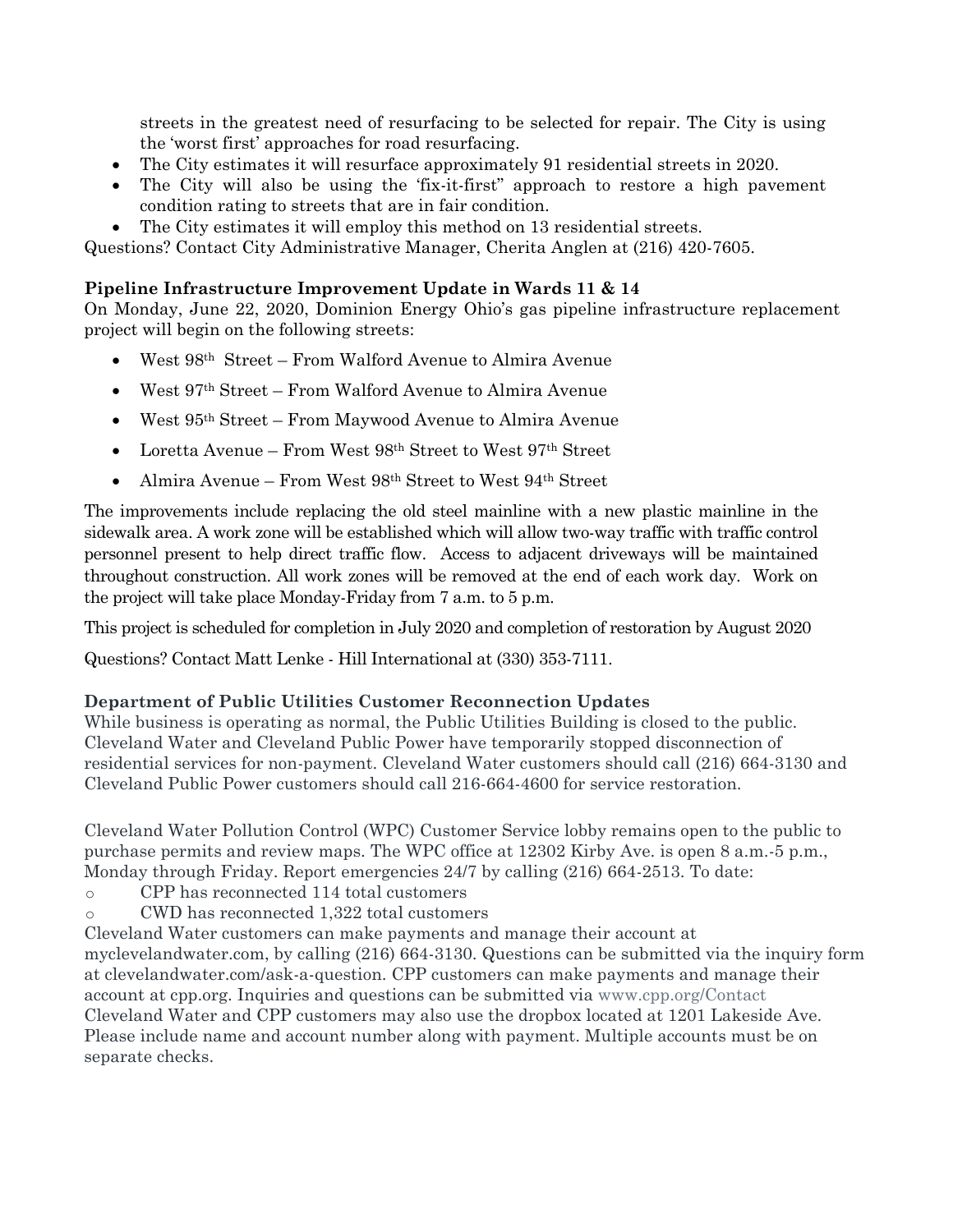## **Other Important Reminders**

## **Mayor Jackson Announces Restart CLE**

Mayor Frank G. Jackson has unveiled his strategic plan for the recovery of Cleveland's economy amid the coronavirus pandemic. As the city began this recovery planning process, it engaged experts from Cleveland State University and local medical institutions and made a deliberate choice to build from a health and medical perspective in order to protect those at risk from the coronavirus and then incorporate economic and social support to help the people and businesses who need assistance.

## [View Mayor Jackson's full plan here.](https://clecityhall.files.wordpress.com/2020/05/mayor-jackson-restart-cle-plan.pdf)

[View Mayor Jackson's Facebook Live announcement here.](https://www.facebook.com/CityofCleveland/videos/862875027542146/)

## **City Excise Tax Payment Extension**

The City of Cleveland is extending payment deadlines for the following excise tax returns to alleviate administrative burden for businesses that are facing operational impacts from the coronavirus public health emergency:

- Admissions tax due April 30, May 30 and June 30
- Motor Vehicle Lessor (rental car) tax due April 30, May 31 and June 30
- Parking tax due April 20, May 20 and June 20
- Transient Occupancy (hotel or lodging) tax due April 30, May 31 and June 30

The Commissioner of the Division of Assessments and Licenses is authorized to extend excise tax (admissions, parking, motor vehicle lessor and transient occupancy) payment deadlines to July 20 in response to the coronavirus pandemic. Federal, state and local governments use various strategies to propose due date relief to businesses through tax guidance and legislation. This proposal extends the April, May and June excise tax payment due dates to July 20 without incurring interest and penalties. The goal is to provide cash flow flexibility to taxpayers that cannot timely pay their excise tax obligation and provide guidance to individual taxpayer(s) through administrative rulings to address issues resulting from the national pandemic on a case by case request including statutory timing deadlines of administrative processes.

## **Reminder: Emergency Working Capital – Impacted Businesses Program**

The Emergency Working Capital – Impacted Businesses program will provide an additional \$20,000 loan, with up to 50 percent forgivable for investments in personal protective equipment and health and safety measures, to businesses in the restaurants, retail and personal care sectors. The Restoration Working Capital Program will provide loans of up to \$100,000 for qualifying businesses with additional capital needs as the businesses prepare to re-open, with no payments due until 2021. Awards will be made when federal funds become available. [Click here for more](https://makeitincleveland.org/covid-19)  [info.](https://makeitincleveland.org/covid-19)

## **County, State & Federal Updates and Reminders**

- [View the governor's daily updates here](https://ohiochannel.org/collections/governor-mike-dewine)
	- o The governor has extended the Stay at Home Order
	- o **The governor launched Responsible Restart Ohio** which gives Ohioans a roadmap to reopening the state starting May 1. View information about responsible [protocols, operating requirements, sector closures and more.](https://coronavirus.ohio.gov/wps/portal/gov/covid-19/responsible-restart-ohio/)
	- [View supportive documents and orders released from the governor's office](https://coronavirus.ohio.gov/wps/portal/gov/covid-19/home)
- **Census:** The 2020 Census is happening now. Visit [www.2020census.gov](http://www.2020census.gov/)